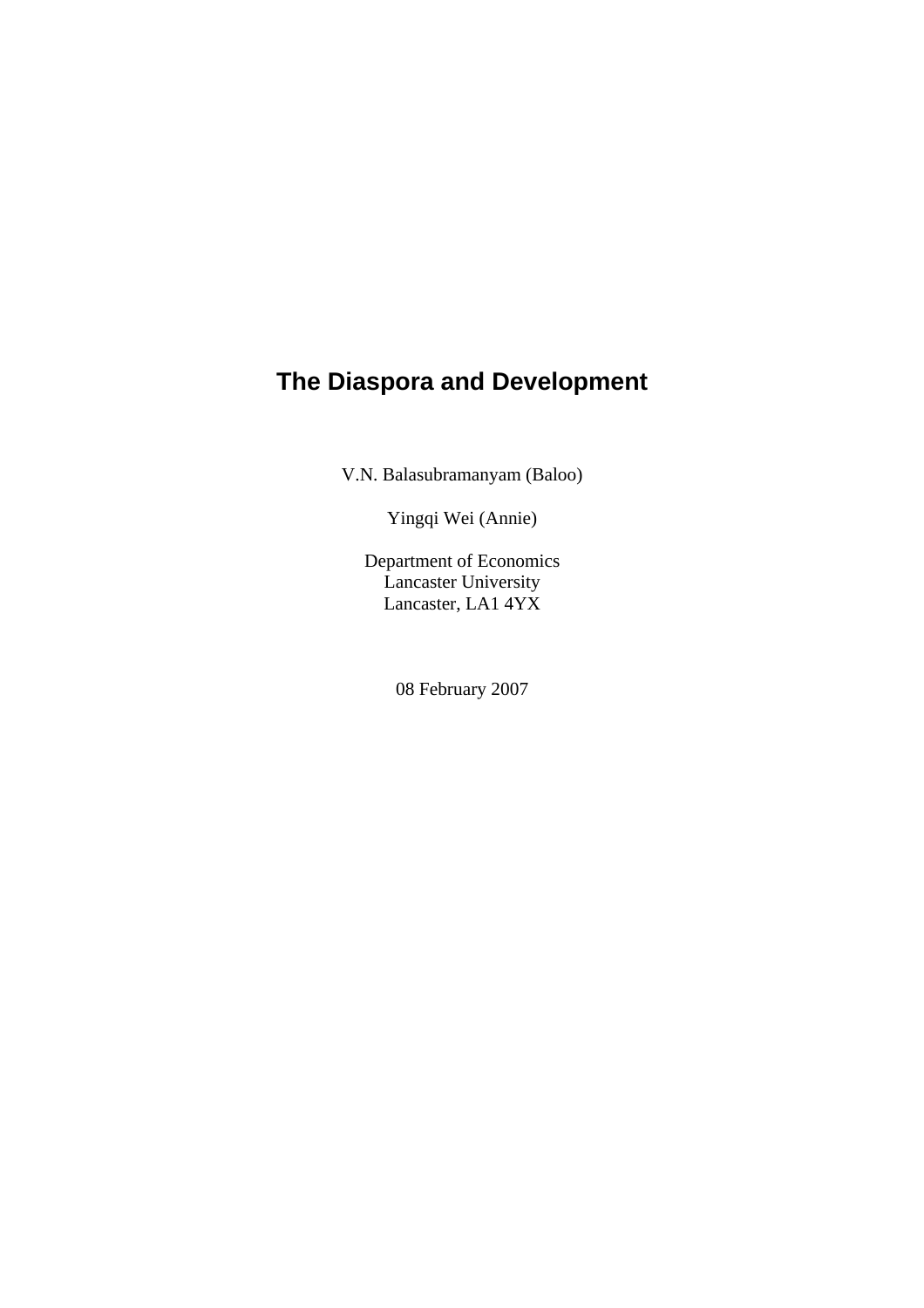# **The Diaspora and Development**

#### **1. Introduction**

International labour flows are as much a part of the globalisation phenomenon as international capital flows and trade. There is now a substantial literature on international labour flows. The three broad strands in this literature relate to  $-\cos t$ and benefits of immigration of labour for the host countries, costs and benefits of emigration to the home countries and the more recent strand, the economic impact of the diaspora on their home countries or countries of origin. In the main all three strands are concerned with the economic consequences of international flows of skilled labour for the host and home countries. The nationalist model of the phenomenon of skilled labour flows from the developing countries to the developed countries suggests that the costs of such emigration may outweigh the benefits. The policy proposal for a tax on the skilled emigrants first proposed by Bhagwati (1976) and now known as the Bhagwati tax is based on an extensive analysis of the costs and benefits of brain drain. The cosmopolitan model (Grubel and Scott, 1976), in contrast, argues that international flows of skilled labour is a positive sum game – there are benefits for both the host and home countries of the emigrants.

The growth in numbers of the diaspora, especially the Chinese, the Indian and the Philippine diaspora in the US, Canada, the UK and Australia (Table 1) and their growing involvement in the economies of the countries of their origin has implications for the analysis and conclusions of the nationalist and cosmopolitan models of the brain drain or the brain circulation phenomenon. This brief paper is concerned with the economic welfare implications of the involvement of the diaspora in the economic activity of the countries of their origin. The paper argues that the contribution of the diaspora to the social product of their countries of origin could be much higher than that of traditional types of capital. Put differently the social rate of return to a unit of investment by the diaspora may be higher than that in the case of non-diaspora foreign direct investment (FDI).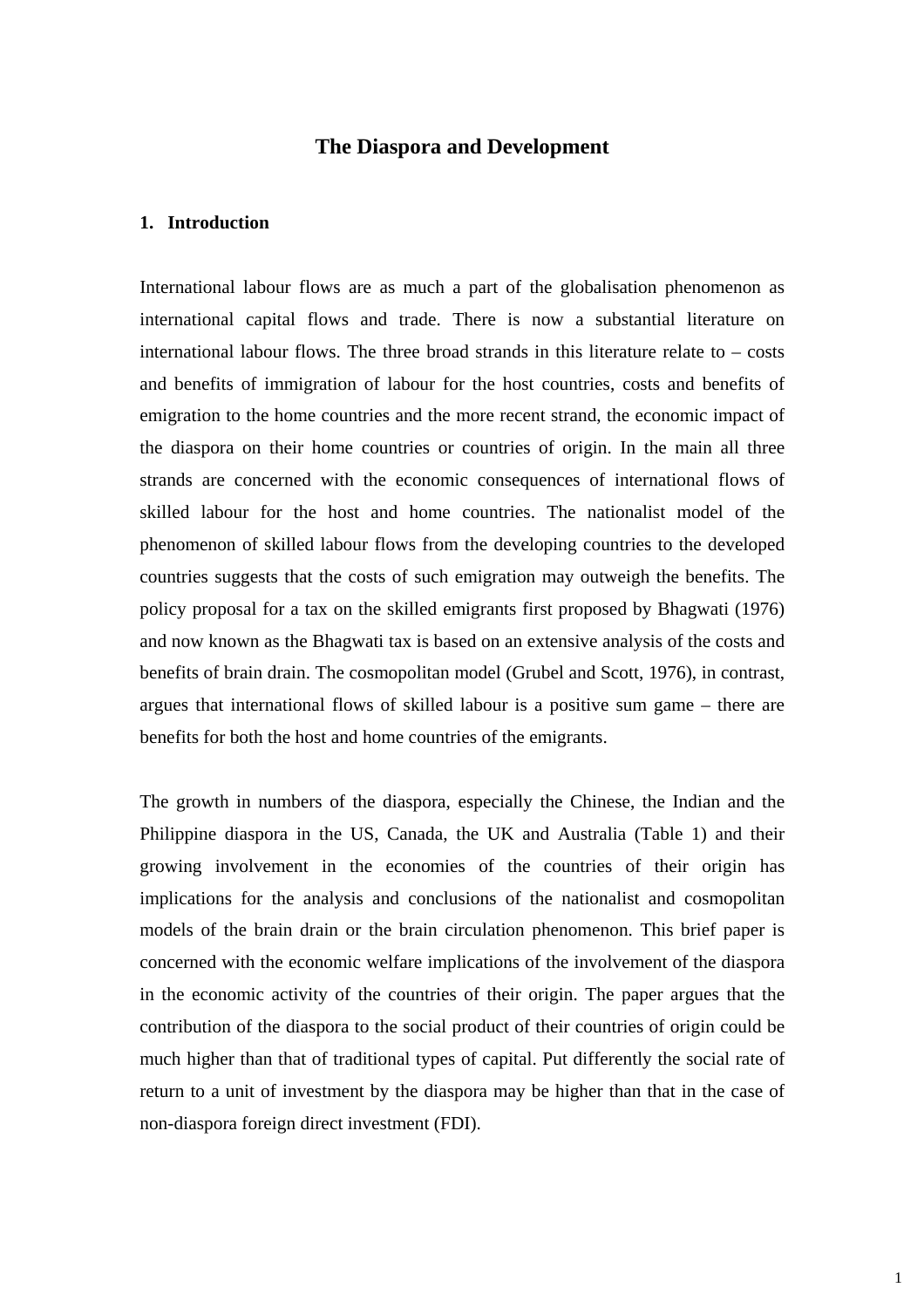#### **2. Size and Patterns of Diaspora Investments**

Whilst the beginnings of international flows of human capital are to be traced to the decades of the sixties and the seventies, recent data suggests that emigration of skilled people from the developing countries continues unabated. For small African and Latin American countries the outflows of such human capital are substantial. According to a recent World Bank study, Docquier and Marfouk (2004), the emigration rates of skilled workers of Suriname, Guyana, Jamaica and Haiti were more than 80% in 2000. For Cape Verde, Gambia, Seychelles and Somalia, the rates were 69%, 65%, 59% and 57% respectively. Among the Asian countries, 39% of educated Vietnamese lived abroad and the figure for Hong Kong was around 29% in 2000. But in absolute terms, Philippines, India and China have the largest stocks of skilled emigrants abroad, with the figures being 1,260,879, 1,012,613 and 906,337, respectively.

Most members of the diaspora are educated in the higher education institutions of their countries of origin, many of them graduates of elite institutions such as the Indian Institutes of Technology (IIT). India, for instance, produces around 25,000 engineering graduates every year, but only 2,000 of them graduate from the prestigious Indian Institutes of Technology. Every year about 100,000 of India's top students take a competitive examination for the 2,000 places at the IITs, in contrast to about 10,000 applicants for the 1,000 places at MIT (Bhagwati, 1998). Many of the IT companies owned by Indians in the Silicon Valley are headed by graduates from the elite IITs in India.

The diaspora possess a unique combination of ownership advantages. Taking Indians in the Silicon Valley as an example, the ownership advantages they possess extends from engineering expertise to the networks they have established in the US with customers for software, and an ability to forecast new developments. 73% of the 1.7 million Indians in the US are employed, of which 43% are in managerial positions and another 33% are in the technical, sales and service sectors. Around 300,000 Indians work in the information technology (IT) sector in Silicon Valley, there are 700 Indian owned companies in the Silicon Valley. These figures suggest that there is a substantial volume of human capital embedded in the diaspora of Indian origin. As the jargon relating to FDI would have it they possess transferable tacit knowledge.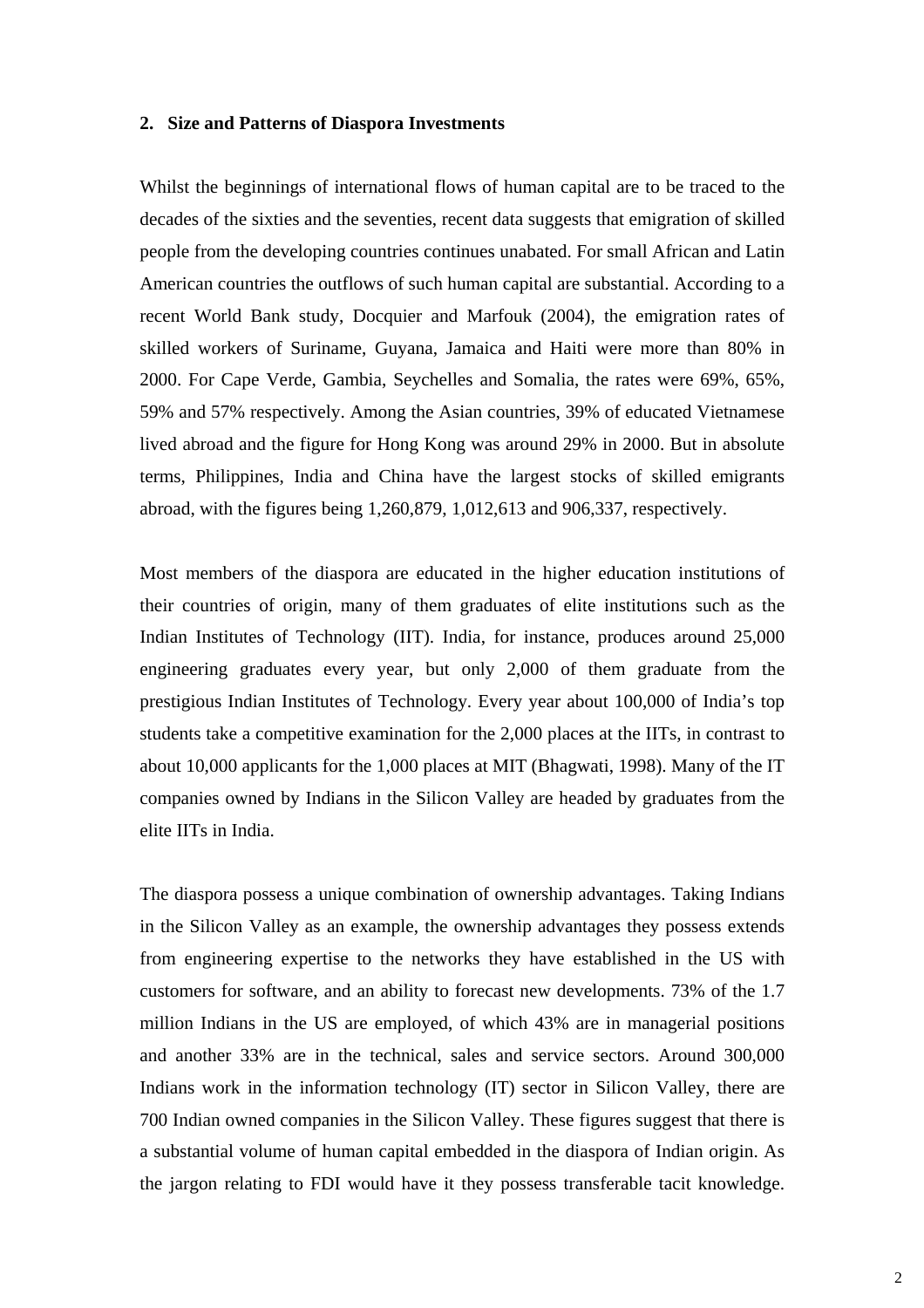Indian diaspora are also amongst the high income groups in the US. Based on median income, Indian born residents in the US comprise one of the highest paid groups in the country (Desai et al., 2001) (Table 2). Average income per capita of Indian entrepreneurs in the Silicon Valley is estimated to be around \$60,000 which compares with an annual average of \$38,000 for the country as a whole. The Fortune magazine places the wealth generated by Indian IT experts in the Silicon Valley at \$250 billion (Market Value) which is more than half of India's GNP.

Available information though suggests that investments by its diaspora in the Indian economy is very low. Total amount of investments by Indian expatriates (NRIs) over the period 1991-2001 is put at \$2.6 billion out of the total \$10 billion FDI in India which is meagre compared with around 70% of \$196 billion FDI received by China during the late eighties and the nineties (Table 3). There are several reasons for the relatively low volume of diaspora investments in India which are discussed elsewhere (Balasubramanyam, 2004) and are not central to the argument in the paper. It should though be noted that reported Indian diaspora's FDI may understate the extent of their participation in the Indian economy which extends to technology and know-how made available by Indian expatriates to India's IT industry. The analysis of the impact of diaspora involvement in the economies of the countries of their origin in the paper is against the backdrop of the potential for investment possessed by the diaspora and their visible presence in India's IT sector. The relatively large investments by the Chinese diaspora in China also justifies an analysis of the impact of diaspora investments on the economies of the countries of origin of the diaspora.

#### **3. Impact**

The central proposition we argue here is that the social rate of return to diaspora investments for the host countries are likely to be high relative to non-diaspora FDI. The contribution of the diaspora to development differs from that of non-diaspora FDI in some significant respects. The diaspora occupy an intermediate position between inflows of FDI (flows of capital to labour) and immigration (flows of labour to capital). It is the contribution of capital made by the diaspora that is emphasised in the literature. No doubt the diaspora do invest, they have the means to do so. For example, as said earlier, based on median income, Indian born residents in the US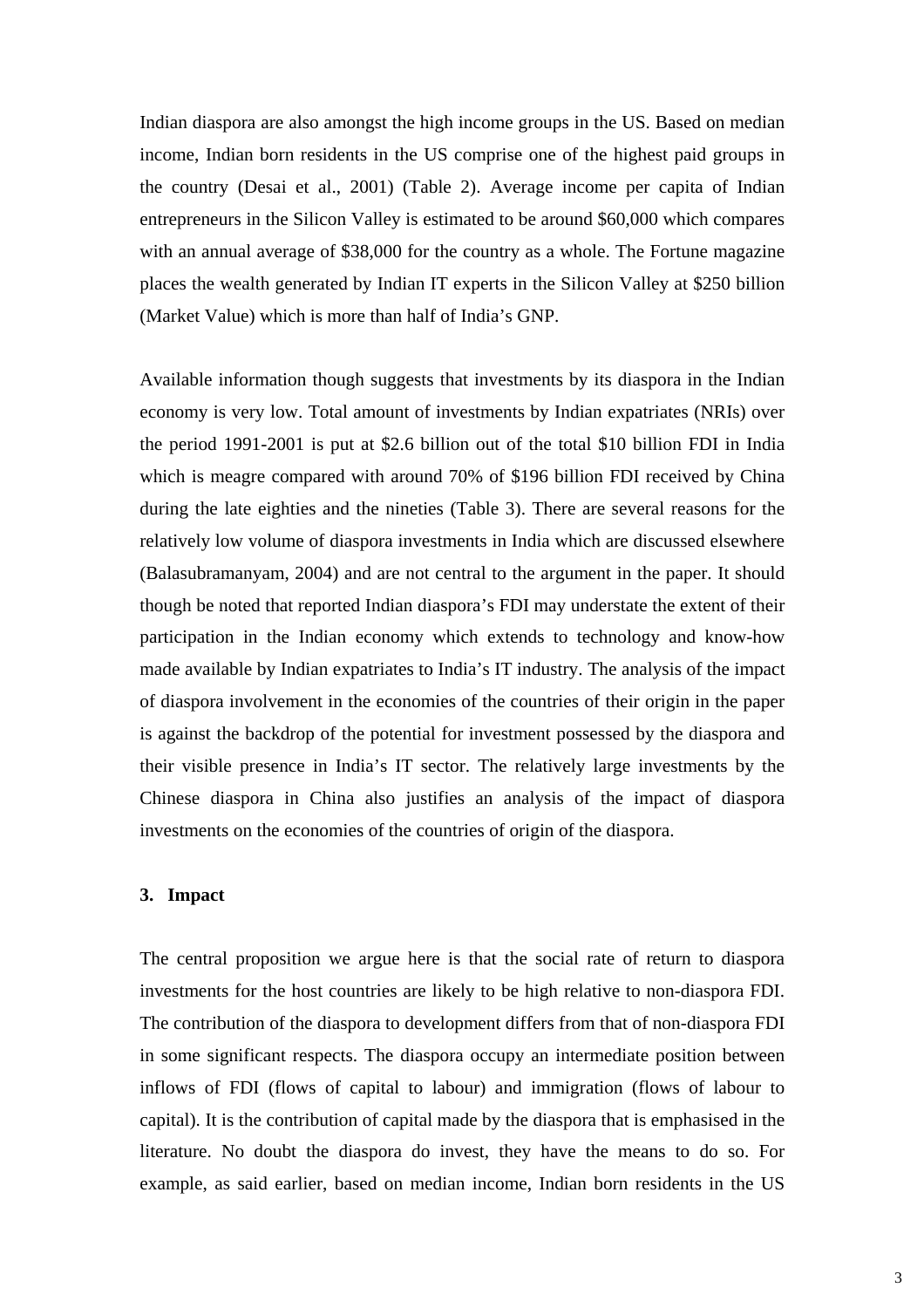comprise one of the highest paid groups in the country and the wealth generated by Indian IT experts in the Silicon Valley is more than half of India's GNP. Since 1979, overseas Chinese investment (mainly from Hong Kong, Macao, and Taiwan) has been the dominant source of FDI inflows in China and in 1992 their share was over 80% of the total \$11 billion. In recent years, however, it has decreased, but still 45% of total \$41 billion FDI was from Chinese diaspora in 2000 (Wei, 2004). Apart from bringing capital to labour they also, perhaps more importantly, bring labour skills to capital. The skills they transfer to their countries of origin are mostly tacit knowledge, rather than knowledge embodied in capital equipment. Still in the case of China, it is found that the extent of technology transfer from FDI is fairly limited and there is only evidence on low and intermediate technology transfers, mainly from investors from Chinese diapsora (Wei, 2004).

There are also other significant differences between diaspora involvement in the development of their countries of origin and non-diaspora FDI. First, the motives and pattern of diaspora investments are significantly different from that of traditional FDI. Diaspora investments may be guided not only by profit motives but also by long run considerations of establishing a base in the countries of their origin. Second, for a variety of reasons, externalities, a recognised contribution of FDI to host countries, is a much more readily recognisable feature of diaspora investments. They are likely to be better informed on the capabilities and requirements of domestic labour and the sort of training local labour requires. Third, quite often the factors which influenced the diaspora to migrate from their homelands may influence the extent of their involvement and contribution to the development of their countries of origin. In this context it is interesting to note an explanation given for the low involvement of the Scottish diaspora in the Scottish economy compared with the active involvement of the Irish daispora in the economy of Ireland. It is said that the Scottish diaspora are not all that keen on contributing to Scottish development as they are mostly professionals who left Scotland voluntarily and look upon Scotland as a miserable left wing place. This is in contrast to the Irish diaspora who were poor and unskilled and were pushed out into exile by the English and take pride in their new found ability to liberate Ireland economically (Economist, October 20, 2001). Indian professionals may have left the country in pursuit of riches abroad. But they resemble the Irish diaspora to the extent that they wish to contribute to the development of a country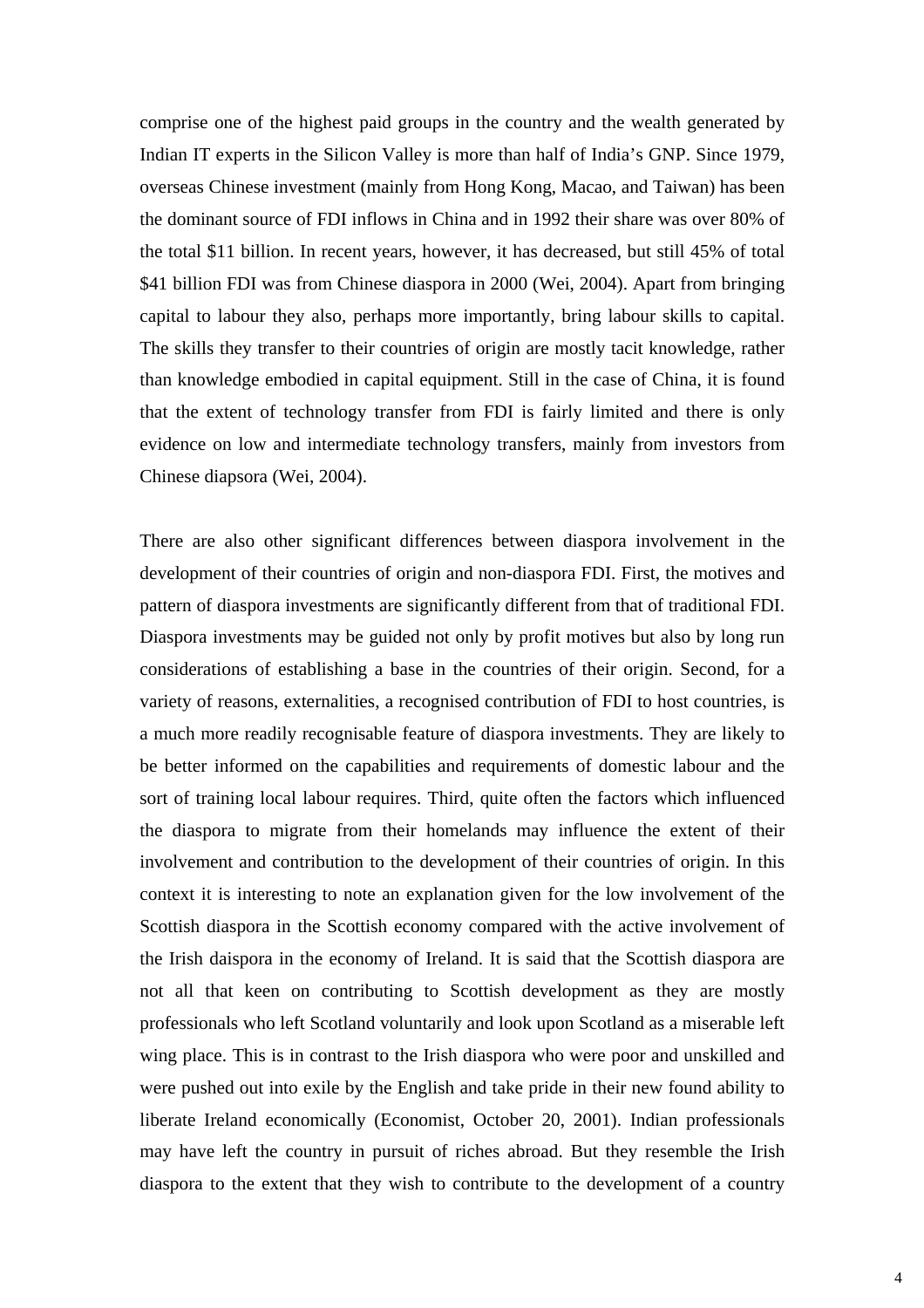which was until recently a miserable left wing place. Fifth, diaspora involvement in the economies of their countries of origin may contribute to growth of human capital and increased flows of FDI to these countries. Sixth, whilst diaspora investments may encourage temporary migration of skilled labour from the countries of their origin, they may serve to limit permanent migration.

These propositions are admittedly based on intuition and require empirical verification, although studies based on information gathered through interviews with the Indian Diaspora in the Silicon Valley and Indian software firms do provide some support for these propositions (Balasubramanyam and Balasubramanyam, 2000). Here we attempt to anchor these propositions in models of technology transfer developed by Findlay (1978) and the brain drain model developed by Bhagwati and Hamada (1974).

#### **The Findlay Model**

Findlay's model provides a synthesis of the Gerschenkron-Veblen proposition concerning economic backwardness and the proposition concerning the contamination effect of FDI. The well-known Gerschenkron-Veblen proposition is that "the rate of technological progress in a relatively backward region is an increasing function of the gap between its own level of technology and that of the advanced region which improves at a constant rate". The idea here is that greater the backlog of opportunities in the backward country greater would be the pressure to adopt them and catch up with the advanced region. The contamination proposition suggested by Arrow (1976) is that technical innovations are most effectively copied when there is personal contact between the innovators and the imitators. Such personal contacts spread and diffuse technology effectively much like a contagious disease. In Findlay's model the contaminating agents are the foreign firms which transfer technology to locally owned firms. Findlay's synthesis of the two propositions rests on a model which posits the rate of technical change in the backward country to be a function of the initial distance between the technological levels between the backward and the advanced country and the proportion of foreign investment to domestic investment in the backward country. Rate of technical progress in the domestic sector varies inversely with the technological distance between the backward and advanced country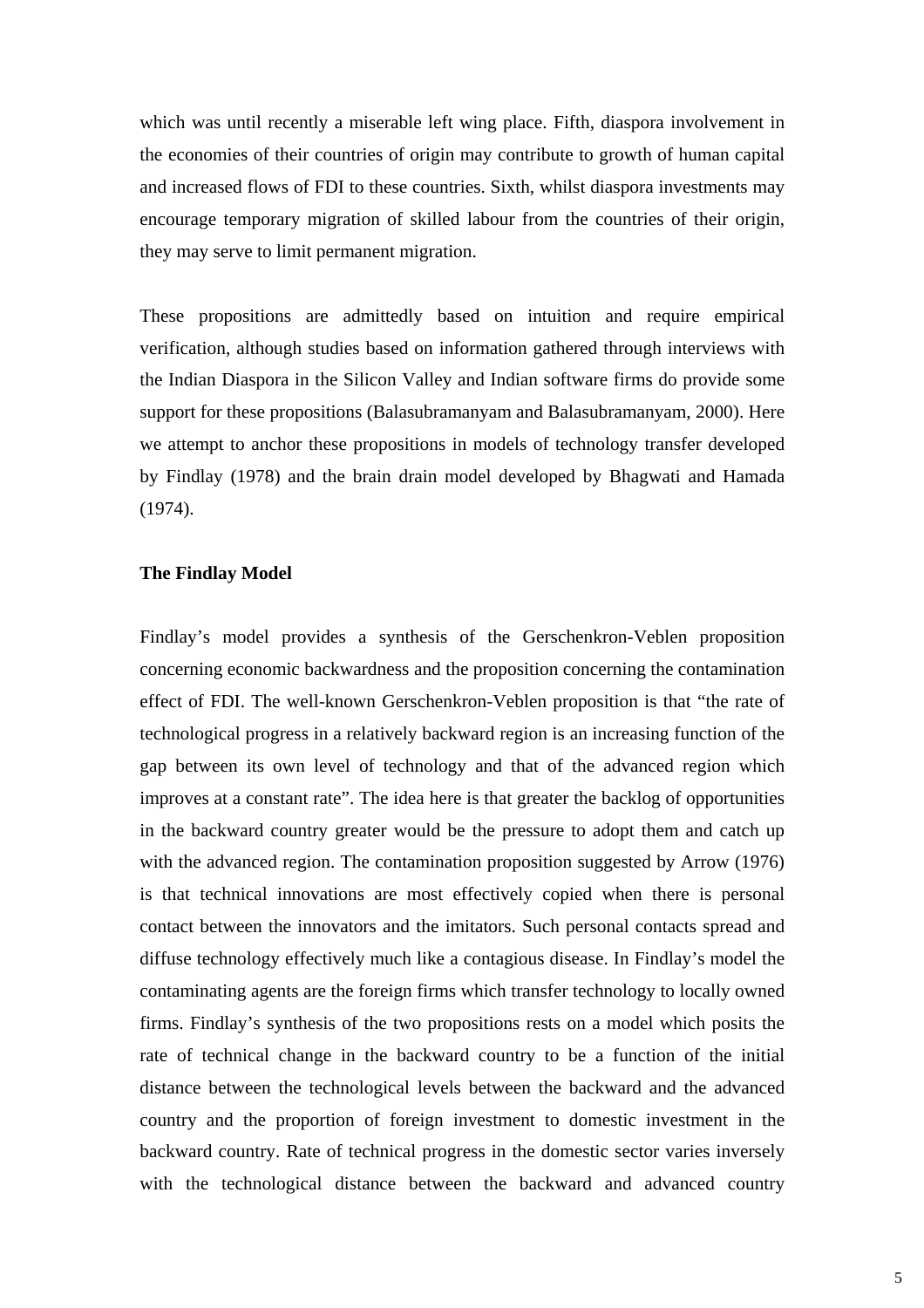(backwardness proposition) and directly with the proportion of foreign to domestic investment (contagion proposition).

Diagrammatically the level of technology in the backward country (B) as a proportion of the level of technology in the advanced foreign sector (A) (i.e.  $x = B/A$ ) is plotted on the vertical axis and the ratio of the stock of foreign capital  $(K_f)$  to the stock of domestic capital (K<sub>d</sub>) (i.e.  $y = K_f/K_d$ ) is plotted on the horizontal axis (Figure 1a). Given the assumption that high levels of backwardness result in high rates of technical change in the backward sector relative to that in the foreign sector (backwardness effect) and high levels of foreign to domestic capital stock (contamination effect) also generate increased rates of technical progress, the  $\dot{x}$  curve (TT) slopes upward. All along the TT curve the percentage rate of technical change in the domestic sector equals the given rate of technical change in the foreign sector. High levels of backwardness go along with low levels of foreign to domestic capital stock to generate this equality in the percentage rates of technical change. An upward movement along the curve suggests a declining impact of the backwardness effect but an increasing impact of the contagion effect. All along the downward sloping  $\dot{y}$  curve (KK), the rate of change of foreign capital stock equals the rate of change of domestic capital stock. As B/A increases on the vertical axis (backwardness declines) both the rate of profits and the wage bill increases in the domestic sector leaving the savings available for investment unchanged. And as the foreign sector pays a wage rate higher than that in the domestic sector the foreign sector's wage bill increases at low levels of backwardness and reduces its after tax profits available for investment. So a combination of low levels of backwardness and low levels of foreign to domestic capital stock results in the equality of rate of change of capital stock in the domestic sector with the rate of change of capital stock in the foreign sector all along the downward sloping KK curve. The intersection of the TT and KK curves (point E in the graph) determines the long run steady state rate ratios of technical efficiency  $x^*$ and ratio of foreign to domestic capital y\*.

Now a shift in the upward sloping TT curve to the left, signifying increased technical progress in the backward country, say due to skill formation, will result in an increase in the domestic level of technology to that of the foreign sector, and a decline in the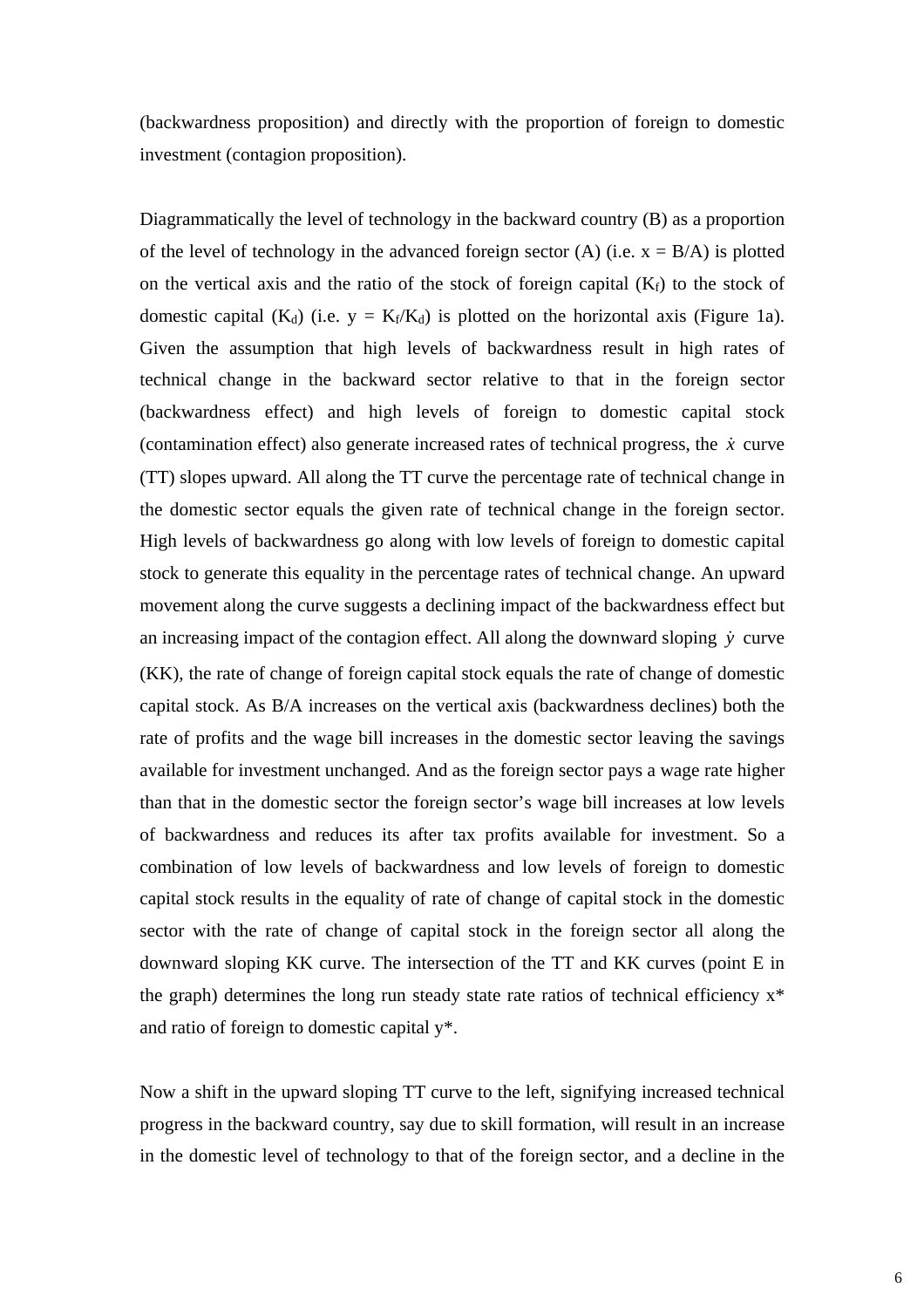ratio of foreign to domestic capital. If the rate of technical progress in the foreign sector increases it would shift the TT locus to the right resulting in a decrease in the relative level of technology in the country and an increase in the ratio of foreign to domestic capital. Any decline in the ratio of foreign to domestic capital in the model (shift of the KK curve to the left) would decrease the rate of technical progress in the country because of a weakening of the contagion effect.

The foregoing provides an intuitive summary of Findlay's model. How best to augment the contagion effect and/or increase skill levels in the country? It is in this context that the diaspora involvement in the country's economy is likely to be significant. Such diaspora involvement can take various forms.

First, the diaspora may provide technology and know-how to the domestic sector, as in the case of licensing agreements, without commitment of capital. Indian software firms, for instance, benefit from outsourcing arrangements with diaspora software firms in the US. The diaspora firms provide the specifications for the software to be manufactured and also a market for the product. Also visits to Indian firms by the diaspora – the to and fro variety of labour movements identified by Bhagwati (1977), may also provide technical know-how. This would serve to shift the TT curve in the diagram to the left  $(T_bT_b)$  resulting in increased levels of technology and reduced dependence on foreign firms (Figure 1b). This could also be regarded as a contagion effect – the technology virus as it were is carried from the US by the diaspora, who themselves would have caught the virus through their work and learning by doing in American firms, and it is dispersed among the firms in the countries of their origin. Admittedly such transfer of technology is not a free good; the diaspora have to be paid royalties or fees and in the case of outsourcing the local firms are paid a fixed sum. Such skill formation would of course increase wages in the locally owned firms but the productivity of such labour would also be commensurately high because of the contagion effect. The contagion effect of such technology transfer is likely to be much stronger than in the case of FDI by foreign firms or for that matter stronger than in the case of licensing agreements between locally owned and non-diaspora foreign firms. This is because, as argued earlier, the contagion effect is likely to be stronger when there is personal contact between the innovators or carriers of the technology virus and the receivers. Such personal contacts are likely to be the norm in the case of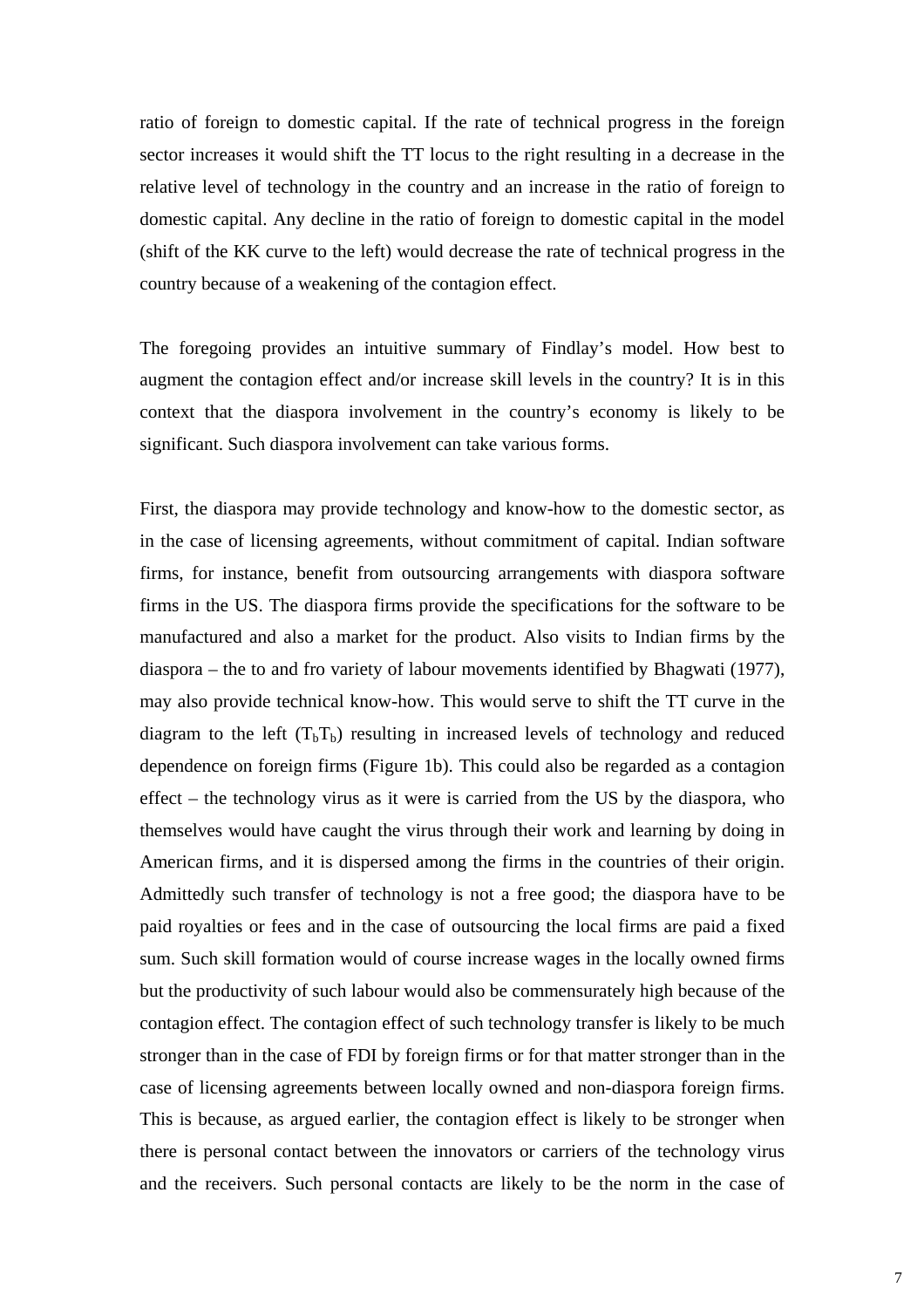diaspora investments because of a shared culture and language with domestic labour. Put differently the diaspora firms are likely to enjoy location advantages superior to that the foreign firms have recourse to.

A second avenue of diaspora involvement is direct investment in the locally owned firms, either through joint ventures or acquisitions or through the setting up of greenfield ventures. In the case of joint ventures the ratio of domestic investment plus the diaspora investments to non-diaspora foreign investments is likely to increase. This would shift the KK curve to the left (Figure 1c). Findlay suggests that this would be the result if domestic investments increase as result of growth in domestic savings, but it would lower both the extent of foreign investment in the country and the rate of technological change. This is because the contagion effect would weaken. Findlay, however, allows for the possibility that increased savings may enable the country to adopt advanced technology more intensively resulting in a shift of the TT curve to the left thus arresting the decline in technical progress. In the case of diaspora investments in locally owned firms technology is imparted by the diaspora and for reasons stated earlier the contagion effect of such investments is likely to be relatively intensive. This would shift the TT curve to the left (Figure 1c). It is thus we argue that diaspora investments are likely to be much more contagious and beneficial to the local firms than increased foreign investment.

But should we treat diaspora acquisitions or greenfield investments as domestic investment? It could be agued that these are in the nature of foreign investments. This would not alter the proposition argued here. Diaspora investments treated as foreign investments would increase the ratio of foreign to domestic investments and shift the KK curve to the right resulting in both increased foreign presence and technical progress in the host economy (Figure 1d). Indeed, it can be argued that along with a shift in the KK curve to the right there would also be a shift of the TT curve to the left resulting in reduced foreign presence as a whole or leaving it unchanged and raising the rate of technical progress (Figure 1d). The reduction in foreign presence may come about because of a substitution of diaspora investments for foreign investments.

A third interesting case of the contagion effect relates to situations when the diaspora assume top managerial positions in the foreign owned firms in the countries of their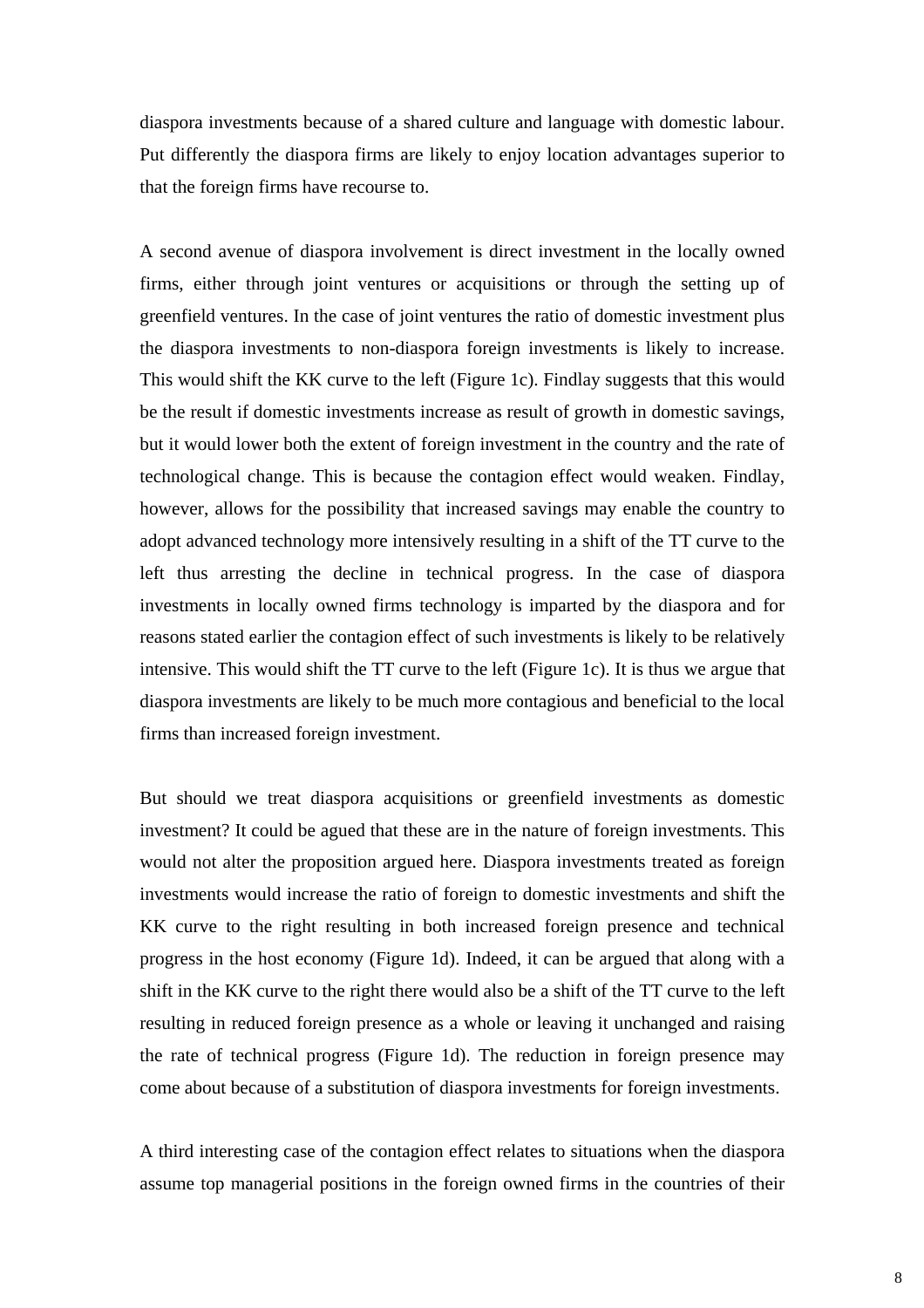origin. Here again the contagion effect could be strengthened because of the familiarity of the diaspora with local markets including labour markets and their knowledge of local norms and customs. A major benefit of FDI to host countries recognised in the literature is the transfer of technology and know how from foreign owned to locally owned firms. The precise mechanisms of such spillovers, though, are not identified in the literature. Indeed, there is considerable doubt expressed in several studies on the extent of such spillovers (Greenaway and Gorg, 2004; Haddad and Harrison, 1993) and some studies even identify negative spillovers from the presence of foreign firms. One channel for such spillovers or contamination though could be the presence of diaspora in top managerial positions in the foreign owned firms. Endowed with knowledge of the local economy and location advantages they may be better equipped to identify and nurture local suppliers of components and also organise training and learning by doing for the local labour force they employ. All this would facilitate spillovers through the strengthening of the contagion effect. Diagrammatically, this is similar to the first case (Figure 1e).

A fourth variant of the diaspora model relates to a case identified by Findlay. It is suggested that the presence of foreign firms may, in fact, deter rather than promote technological progress in the local economy. Their sizeable presence may dwarf the locally owned firms and they may assume a dominant position in the economy. In other words, the rate of technological progress may be an inverse function of the ratio of foreign to domestic investment resulting in a downward sloping TT curve (Figure 1f). This would indeed be inimical to technical progress in the local economy. Now if diaspora investments are introduced into the model the negative effect of foreign presence could be arrested. This would require the assumption that whilst the rate of technical progress is an inverse function of foreign presence, it would be a positive function of the growth of diaspora investments. Whilst the former assumption may have some justification the later needs explanation. It is likely that locally owned firms and the local economy in general see the diaspora as much less of a threat than the non-diaspora foreign firms, simply because of their cultural affinity with the diaspora. Also diaspora investments are likely to be relatively small in size. For these reasons growth in diaspora investments may arrest the adverse foreign firm effect, especially so if diaspora investments are substitutes for foreign investments, limited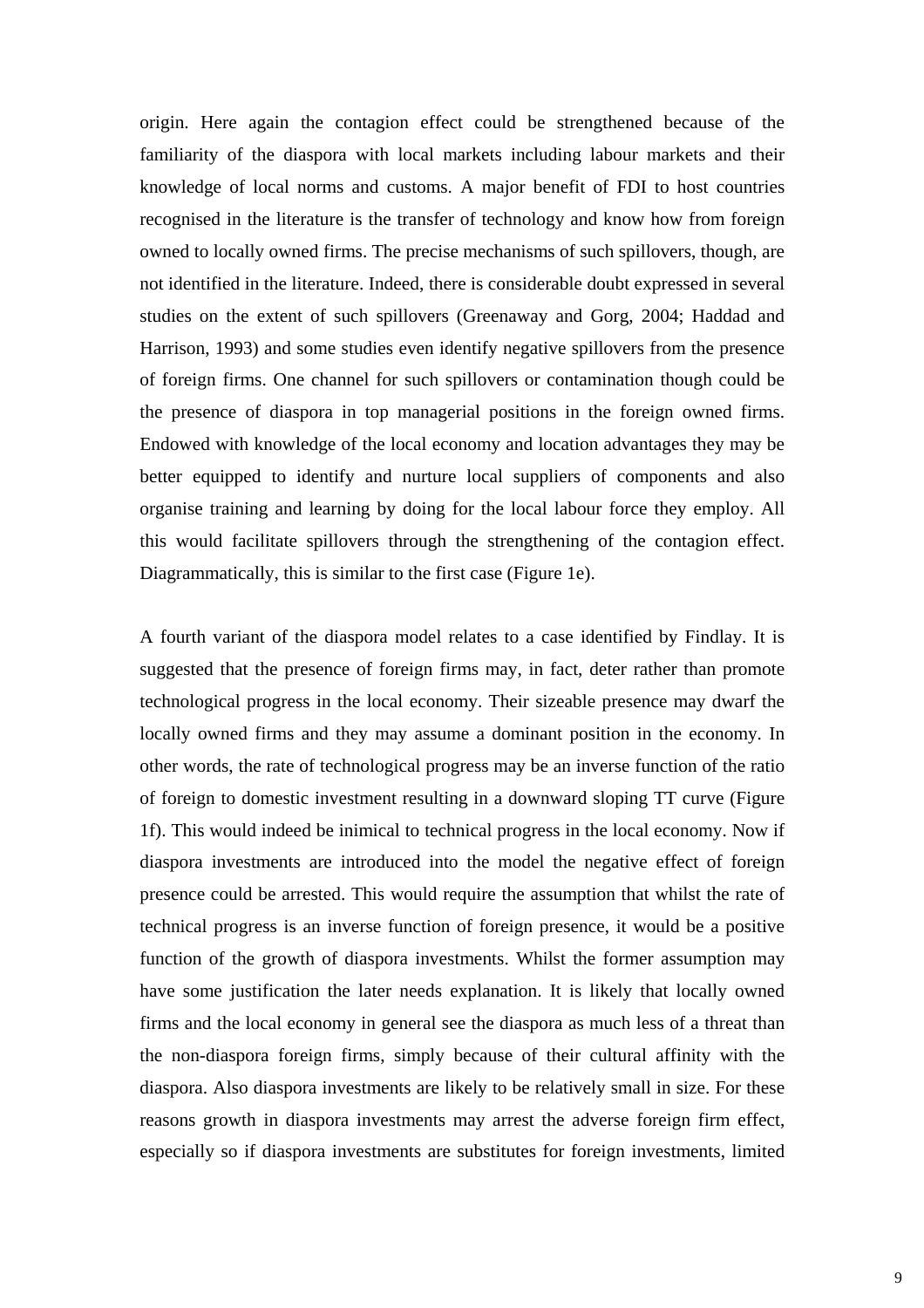though such substitution may be, and if such diaspora investments build up local skills.

It is though arguable whether each and every type of diaspora investments augments the technology contamination effect. In the case of diaspora investments in relatively unskilled labour intensive activities there may be little by way of technology transfer, but such investments could generate employment opportunities for the unskilled unemployed and promote exports. This sort of investments by the diaspora would conform with the vent for surplus model of trade developed by Myint (1958). The growth of exports and employment resulting from the Chinese diaspora investments in the export processing zones in China and the town and village enterprises is a case in point (Fu and Balasubramanyam, 2005).

## **The Bhagwati-Hamada Model**

In the Findlay model there is no discussion of movement of labour between the domestic and foreign sectors and there is no discussion of employment effects. The Bhagwati and Hamada model addresses the issue of employment effects of migration of skilled people from the country. The wide ranging paper discusses a variety of situations which might result in growth of unemployment of educated people and a reduction in national income. Here we confine the discussion to the case where skilled people emigrate from the country and the impact of such emigration on employment.

The model posits two sectors – the skilled sector  $(M1)$  which employs only skilled people and produces goods in conjunction with other factors of production and an unskilled sector (M2) which employs only unskilled labour and produces goods. The wage rate in the skilled sector is higher than in the unskilled sector and there is downward wage rigidity in both sectors. Now if a certain proportion of skilled labour emigrates to developed countries the expected wage rate in the skilled sector would increase both because of the emulation effect – possible increase in wages reflecting that in the advanced countries or because the pool of skilled labour is reduced. Now if the supply of educated labour increases because the expected wage in the skilled sector is relatively high unemployment in the skilled sector is a distinct possibility. This would be so if the elasticity of demand for educated labour is less than unity, and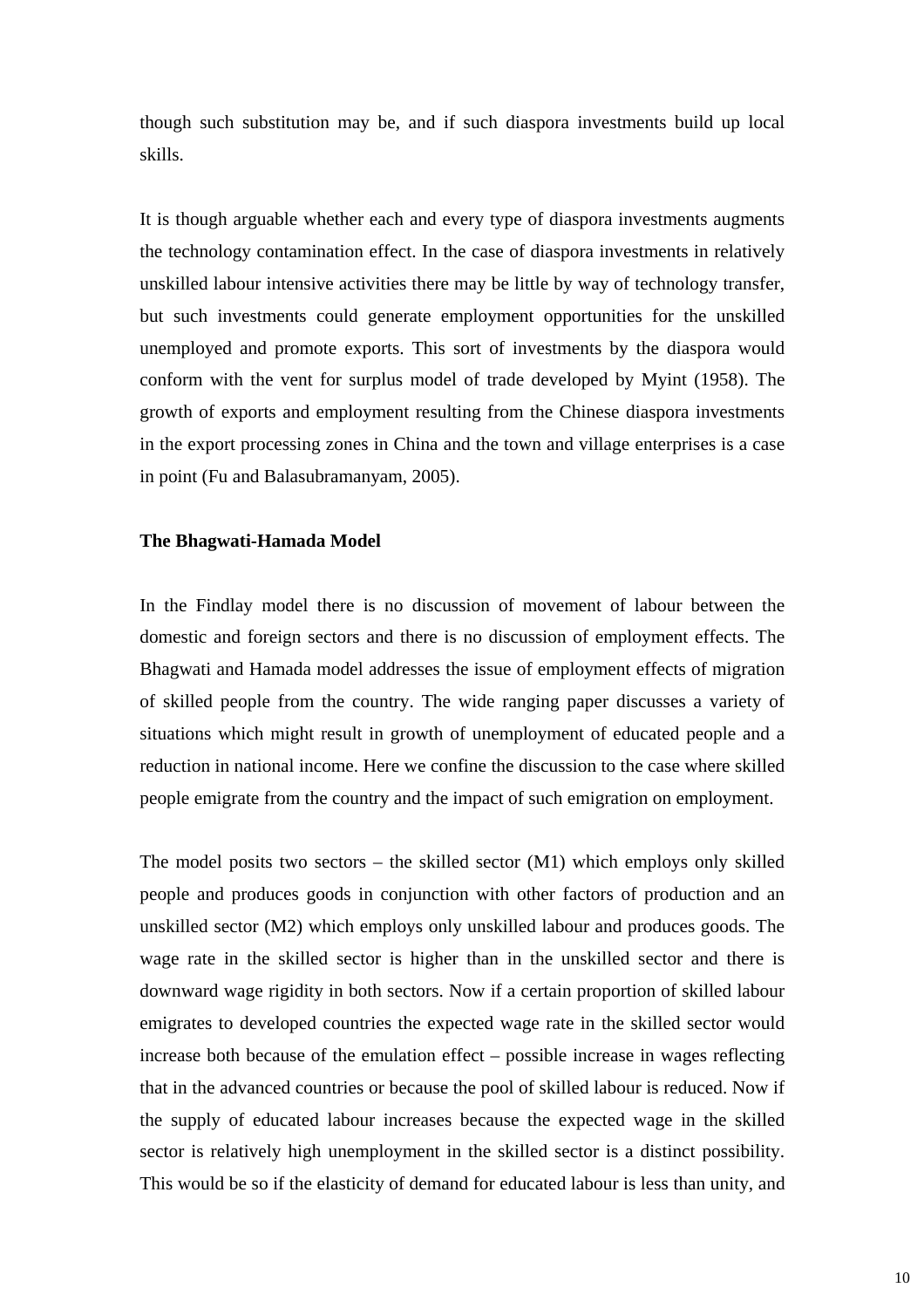supply increases but demand decreases. The situation could be worse if the wage rate in the unskilled sector increases because of the leap-frogging process. In this case there could be unemployment in the unskilled sector too depending on the elasticity of demand for such labour. This highly simplified version of the elaborate Bhagwati-Hamada model suggests that migration of skilled labour may result in increased unemployment in the country and if the costs of education are also taken into account it might also reduce national income.

Our purpose here is to analyse the implications of diaspora investments in the country for employment and incomes. The diaspora impact on the economy can be classified into two effects. First is the emulation effect of the consumption patterns of the diaspora by the skilled labour. The superior consumption patterns of returning or visiting diaspora may set in motion a demand for higher wages and a reduction in savings in the economy. And any increase in wage rates would, much like in the Bhagwati-Hamada model increase the supply of skilled workers, for it is skilled labour that can demand and obtain higher wages, and again depending on the elasticity of demand for skilled labour unemployment of skilled labour may increase.

The second case is one where the diaspora actively engage in economic activity in their home countries through investments of the sort discussed earlier. The diaspora would be competing for skilled labour in the economy and the wage rate in the diaspora sector could be expected to be higher than in the domestic skilled sector. If the demand for skilled labour is greater than unity there would be increased employment in the diaspora sector. But this movement of labour is likely to be from the skilled domestic sector and this would increase the wage rate in the skilled domestic sector. The movement of labour would cease when the wage rates in the two sectors are eqaulised. The presence of the diaspora would thus serve to increase wage rates for skilled labour in the economy. It is likely that the level of unemployment may also decrease because of the presence of the diaspora investments. However if the demand for labour in the domestic sector is less than unity increased wages in the sector may result in unemployment. The supply of labour from the unskilled sector may also increase in response to the higher expected wage in the other two sectors and this again may result in unemployment of the educated labour force. All this mirrors the Bhagwati-Hamada case of emigration of skilled labour.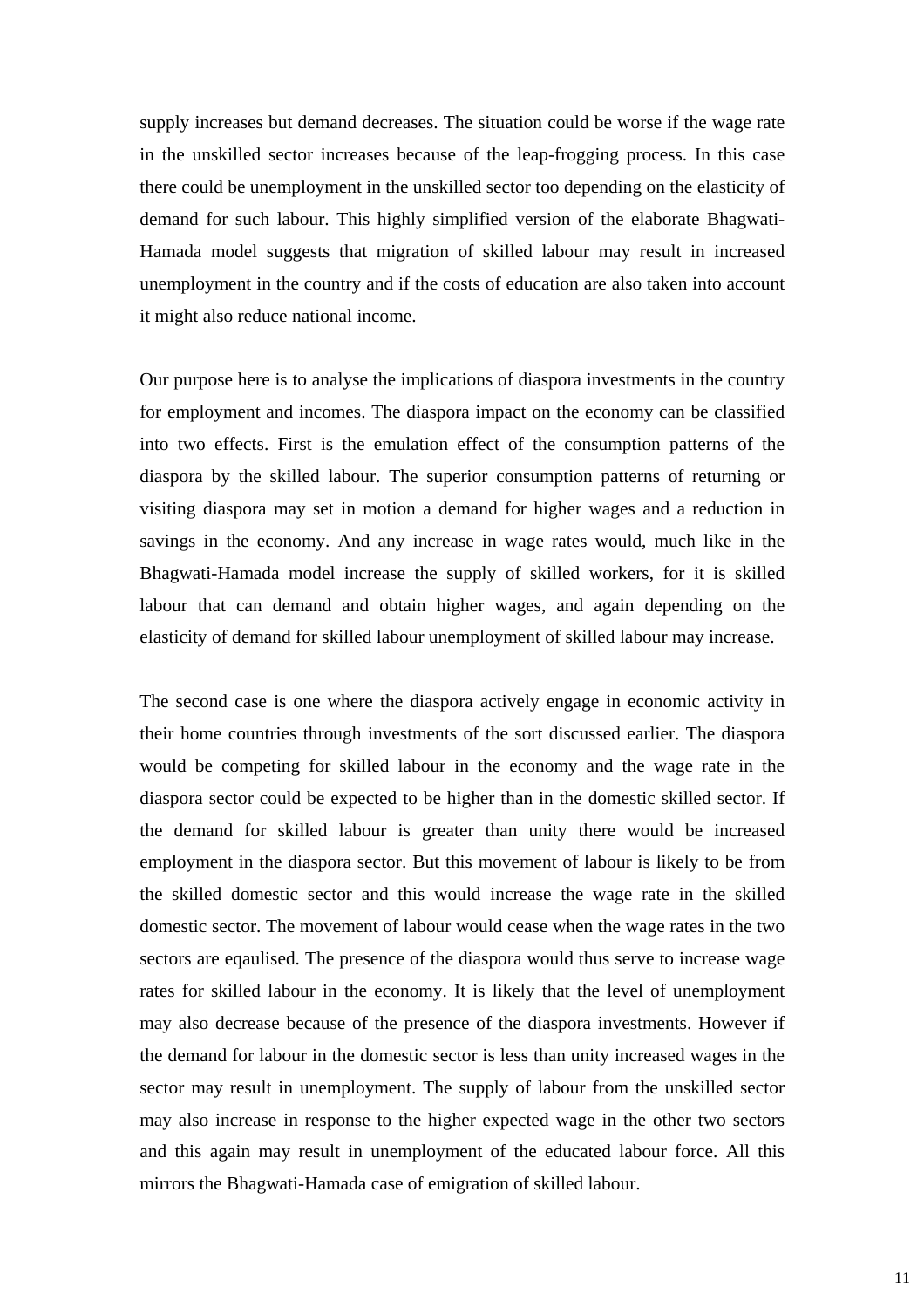The presence of the diaspora sector, however, may have another effect on the economy which can be termed the brain gain effect. As discussed earlier this would be the contagion effect which would disperse technical and managerial skills in the economy. The on the job training provided by the diaspora and the marketing know how they provide may serve to increase the skill levels and exports of the country. Here the assumption is that the diaspora bear the costs of education. Also the facilities for work and the learning environment they provide may be superior to that in locally owned firms, mirroring the work practices and management techniques in the developed host countries of the diaspora. This sort of a brain gain effect may arrest flows of emigration of skilled labour. This would be so because the diaspora are able to provide the sort of facilities for work and skill formation they would have had access to abroad. If the migration of skilled labour is in response to the sort of facilities for work which is available abroad, the diaspora may be able to replicate such facilities at home. For these reasons the presence of the diaspora may result in increased skill formation, reduction in the levels of migration and it would also result in increased productivity matching the increased wages.

## **4. Conclusions**

The conclusions of the paper can be briefly stated. First the presence of diaspora in the countries of their origin may serve to intensify the so-called technology contamination effect associated with FDI. For several reasons, most importantly the superior location advantages the diaspora enjoy, they may be superior carriers and contaminators of the virus of technology and know-how. And the sort of externalities associated with FDI may also be higher in the case of diaspora investments. They may also serve as effective conduits of technology from non-diapora foreign owned firms to domestic firms in the countries of their origin. Their presence may also serve to limit some of the costs associated with FDI such as negative spillovers. The paper, however, has not discussed the determinants of diaspora investments and has not elaborated on the impact of their presence on employment such as the ones identified by Bhagwati and Hamada in the context of the brain drain phenomenon. It has not also discussed the various policy proposals for increasing diaspora involvement in the countries of their origin.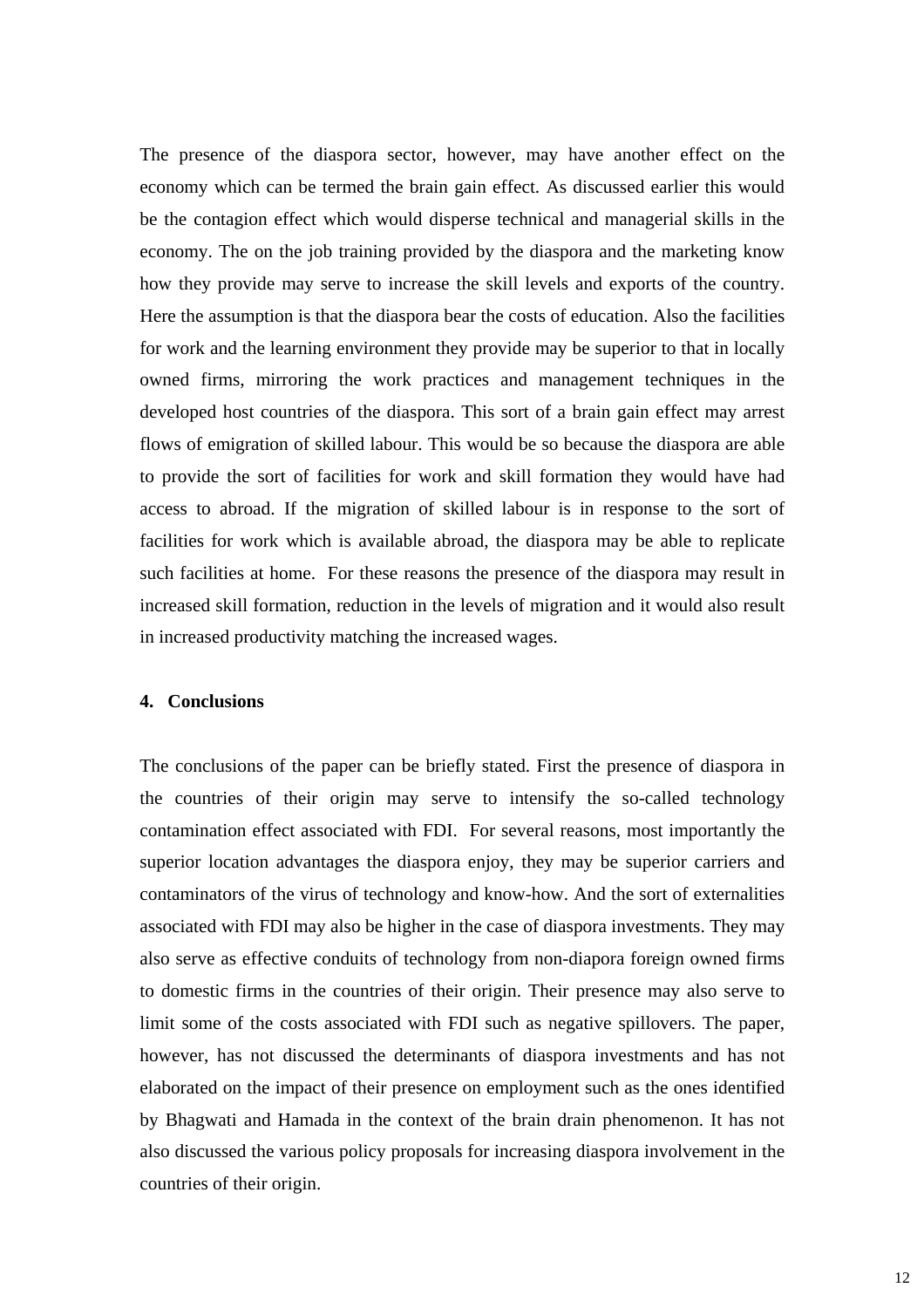#### **References**

- Arrow, K.J. (1962), 'The Economic Implications of Learning by Doing', *Review of Economic Studies*, 29, 166-170.
- Balasubramanyam, V.N. (2003) 'Foreign Direct Investment in India', *Transnational Corporations*, 12(2).
- Balasubramanyam, V.N. and A. Balasubramanyam (2000), 'The Software Cluster in Bangalore', in J.H. Dunning (ed) *Regions, Globalisation and the Knowledge-Based Economy*, Routledge, London.
- Bhagwatti, J.N (1977), 'The Brain Drain: International resource flow accounting, compensation, taxation and related policy proposals', United Nations Conference on Trade and Development.
- Bhagwati, J.N. and K. Hamada (1974), 'The Brain Drain, International Integration of Markets for Professionals and Unemployment: a theoretical analysis', *Journal of Development Economics*, 1(1), 19-42.
- Bhagwati, J.N. (1998), *A Stream of Windows*, MIT Press, Cambridge, Massachusetts.
- Desai, M.A, D. Kapur and J. Mchale (2001), 'The Fiscal Impact of the Brain Drain: Indian Emigration to the US', NBER Conference paper.
- Docquier, Frédéric and Abdeslam Marfouk (2004), 'Measuring the International Mobility of Skilled Workers (1990-2000)', World Bank Working Paper 3381.
- Economist (2001), 'Keep Your Kilt to Yourself', October 20 2001.
- Findlay, Ronald (1978), 'Relative Backwardness, Direct Foreign Investment and the Transfer of Technology: a Simple Dynamic Model', *Quarterly Journal of Economics*, 92(1), 1-16.
- Fu, Xiaolan and V.N. Balasubramanyam (2005), 'Exports, Foreign Direct Investment and Employment: the Case of China', *The World Economy*, Forthcoming.
- Greenaway D. and H. Gorg (2004), 'Much Ado about Nothing? Do domestic firms really benefit from foreign direct investment?' *World Bank Research Observer*, 19, 171-197.
- Grubel, H. and A. Scott (1966), 'The International Flow of Human Capital', *American Economic Review*, 56, 268-274.
- Guha, A and A.S. Ray (2000), 'Multinational versus Expatriate FDI: A Comparative Analysis of the Chinese and Indian Experience', Indian Council For Research on International Economic Relations.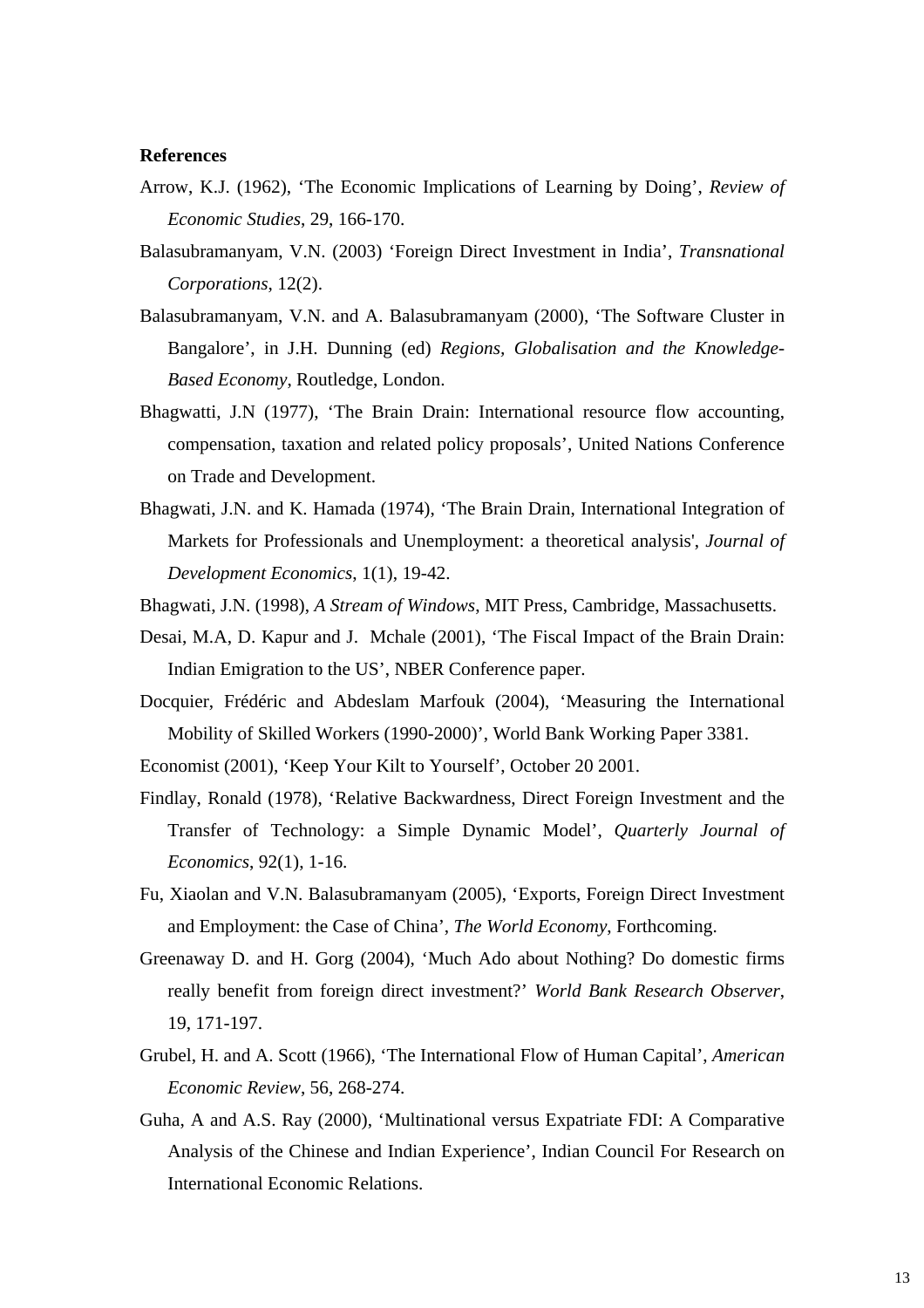- Haddad, M. and A. Harrison (1993), 'Are There Positive Spillovers from Foreign Direct Investment? Evidence from Panel Data for Morocco', *Journal of Developing Economics*, 42, 1-74.
- Myint, H (1958), 'The Classical Theory of International Trade and the Underdeveloped Economy', *The Economic Journal*, 68, 317-337.
- Wei, Y. (2004), 'Foreign Direct Investment in China', in Balasubramanyam, V.N. and Y. Wei (eds), *Foreign Direct Investment: Six Country Case Studies*, Edward-Elgar.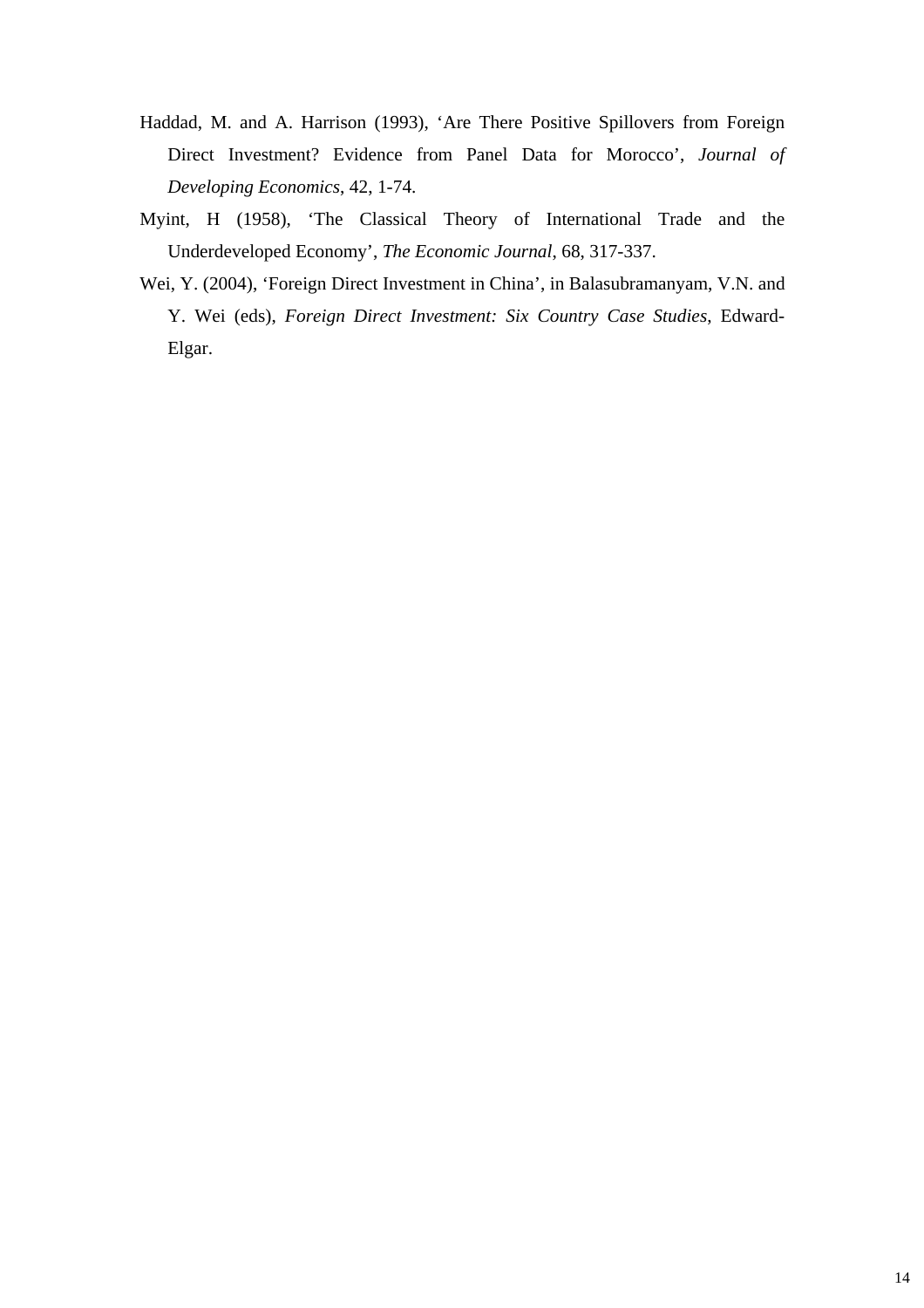|                                                      |                          |               |                      |              |                          | Unit: Thousands      |               |               |
|------------------------------------------------------|--------------------------|---------------|----------------------|--------------|--------------------------|----------------------|---------------|---------------|
|                                                      | Destination              |               | <b>US</b>            |              | Destination              | Canada               |               |               |
|                                                      | Source                   | 1992          | 1996                 | 2000         | Source                   | 1992                 | 1996          | 2000          |
| $\mathbf{1}$                                         | Mexico                   | 213.8         | 163.6                | 173.9        | China                    | 10.4                 | 17.5          | 36.7          |
| $\overline{2}$<br>3<br>$\overline{4}$<br>5<br>6<br>7 | China                    | 38.9          | 41.7                 | 45.7         | India                    | 12.7                 | 21.3          | 26.1          |
|                                                      | Africa                   | 27.1          | 52.9                 | 44.7         | Pakistan                 | $\ddot{\phantom{a}}$ | 7.8           | 14.2          |
|                                                      | Philippines              | 61.0          | 55.9                 | 42.5         | Philippines              | 13.3                 | 13.2          | 10.1          |
|                                                      | India                    | 36.8          | 44.9                 | 42.0         | Korea                    | $\ddot{\phantom{a}}$ | 3.2           | 7.6           |
|                                                      | Vietnam                  | 77.7          | 42.1                 | 26.7         | Sri Lanka                | 12.6                 | 6.2           | 5.8           |
|                                                      | Nicaragua                | 8.9           | 6.9                  | 24.0         | <b>US</b>                | 7.5                  | 5.8           | 5.8           |
| 8                                                    | El Salvador              | 26.2          | 17.9                 | 22.6         | Iran                     | $\ddot{\phantom{a}}$ | 5.8           | 5.6           |
| 9                                                    | Haiti                    | 11.0          | 18.4                 | 22.4         | <b>UK</b>                | 7.1                  | 5.6           | 4.6           |
| 10                                                   | Cuba                     | 11.8          | 26.5                 | 20.8         | Taiwan                   | 7.5                  | 13.2          | 3.5           |
| 11                                                   | Dominican                | 42.0          | 39.6                 | 17.5         | Russia                   |                      | 2.5           | 3.5           |
|                                                      | Republic                 |               |                      |              |                          |                      |               |               |
| 12                                                   | Russia                   | 8.9           | 19.7                 | 17.1         | Hong Kong                | 38.9                 | 30.0          | 2.9           |
| 13                                                   | Korea                    | 19.4          | 18.2                 | 15.8         | Vietnam                  | 7.7                  | 2.5           | 1.8           |
| 14                                                   | Ukraine                  | 14.4          | 21.1                 | 15.8         | Poland                   | 11.9                 | 2.1           | 1.3           |
| 15                                                   | Pakistan                 | 10.2          | 12.5                 | 14.5         | Bosnia                   |                      | 5.1           | 1.0           |
|                                                      |                          |               |                      |              | Herzegovina              |                      |               |               |
|                                                      | Other countries          | 347.6         | 314.6                | 284.0        | Other countries          | 37.8                 | 18.6          | 17.3          |
|                                                      | Total                    | 974.0         | 915.9                | 849.8        | Total                    | 252.8                | 226.0         | 227.2         |
|                                                      | Destination              | Australia     |                      | Destination  | UK                       |                      |               |               |
|                                                      | Source                   | 1992          | 1996                 | 2000         | Source                   | 1992                 | 1996          | 2000          |
| $\mathbf{1}$                                         | New Zealand              | 7.2           | 12.3                 | 21.9         | <b>US</b>                | 43.9                 | 43.2          | 47.0          |
| $\overline{2}$                                       | <b>UK</b>                | 14.5          | 11.3                 | 9.2          | Australia                | 25.0                 | 25.1          | 31.3          |
| 3                                                    | China                    | 3.4           | 11.2                 | 6.8          | India                    | 9.2                  |               | 19.9          |
| $\overline{\mathcal{A}}$                             | South Africa             |               |                      |              |                          |                      | 13.0          |               |
| 5                                                    |                          | 1.3           | 3.2                  | 5.7          | South Africa             | 2.3                  | 12.9          | 19.5          |
|                                                      | India                    | 5.6           | 3.7                  | 4.6          | New Zealand              | 10.6                 | 11.0          | 13.7          |
| 6                                                    | Philippines              | 5.9           | 3.2                  | 3.2          | Pakistan                 | 8.3                  | 7.8           | 12.4          |
| 7                                                    | Yugoslavia               | $\ddotsc$     | $\ddot{\phantom{a}}$ | 2.2          | Philippines              | 2.6                  | 6.8           | 11.0          |
| 8                                                    | Fiji                     | 2.1           | 1.7                  |              | 1.9 Canada               | 6.4                  | 7.4           | 10.7          |
| 9                                                    | Taiwan                   | 3.2           | 1.6                  | 1.7          | Japan                    | 10.4                 | 10.8          | 9.6           |
| 10                                                   | Vietnam                  | 9.6           | 3.6                  | 1.5          | Poland                   | 3.5                  | 3.6           | 5.5           |
| 11                                                   | Hong Kong                | 12.9          | 4.4                  | 1.5          | Russia                   | $\cdot$              | 3.6           | 4.6           |
| 12                                                   | Sri Lanka                | 2.8           | 2.0                  | 1.3          | Bangladesh               | 3.2                  | 3.3           | 4.2           |
| 13                                                   | Lebanon                  | 1.6           | 1.3                  | 1.2          | Somalia                  | 3.1                  | 1.9           | 4.1           |
| 14                                                   | <b>US</b>                | 1.7           | 1.6                  | 1.1          | China                    | 1.8                  | 3.2           | 4.0           |
| 15                                                   | Croatia                  | $\cdot$       | 0.7                  | 1.0          | Sri Lanka                | 4.1                  | 1.9           | 3.2           |
|                                                      | Other countries<br>Total | 35.6<br>107.4 | 37.3<br>99.1         | 27.5<br>92.3 | Other countries<br>Total | 69.5<br>203.9        | 61.0<br>216.4 | 87.9<br>288.8 |

Table 1: Inflows of Permanent Settlers by Country/Region of Birth

Notes: For UK, the figures are for inflows of foreign population by nationality. .. = Not Available

Source: OECD International Migration Statistics.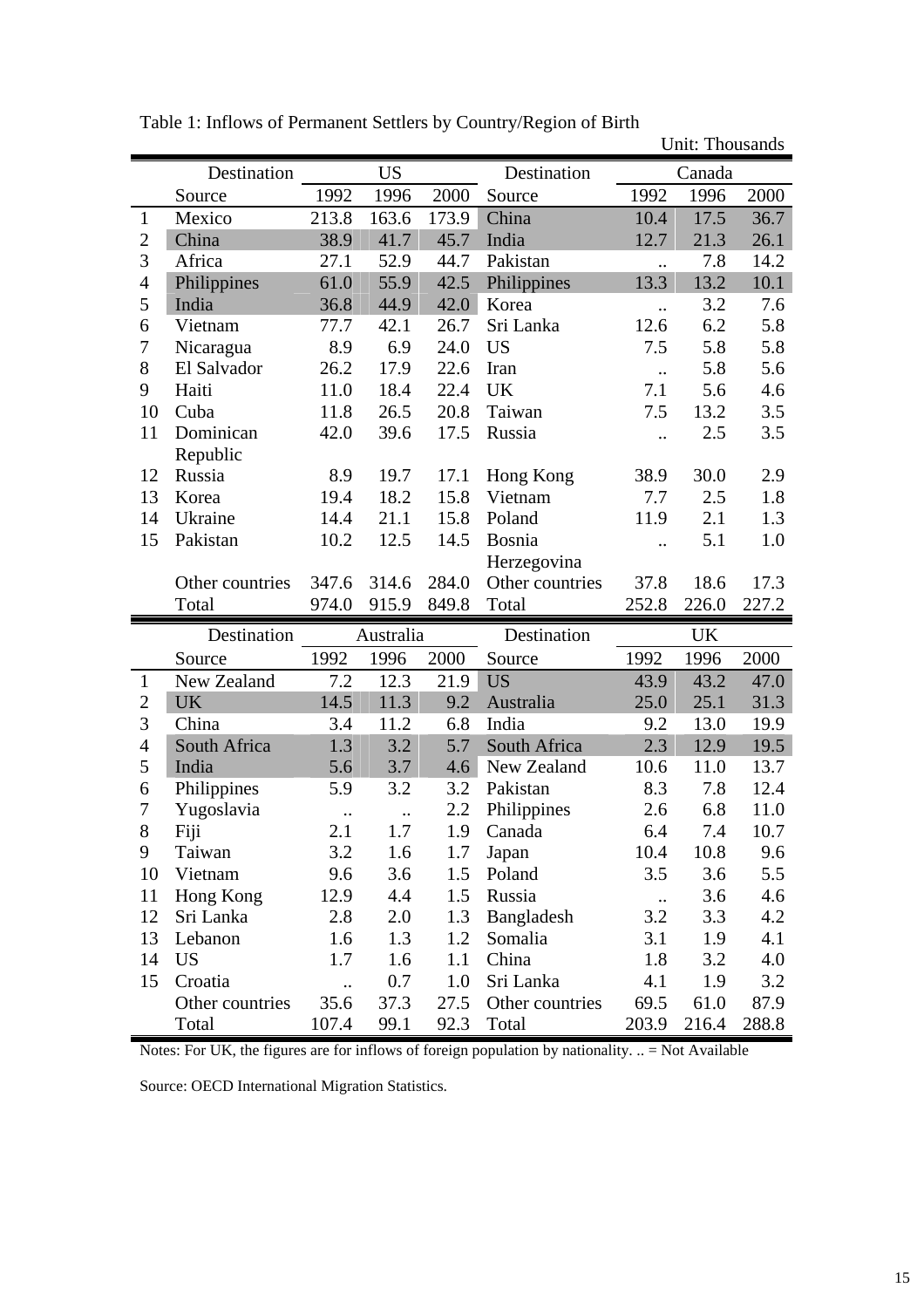|      | <b>Native-born</b> | <b>Indian-born</b> | Other foreign-born |
|------|--------------------|--------------------|--------------------|
| 1990 | \$20,293           | \$20,670           | \$14,483           |
| 1994 | \$19,836           | \$21,943           | \$13,053           |
| 1995 | \$20,100           | \$24,980           | \$13,803           |
| 1996 | \$20,626           | \$25,145           | \$13,562           |
| 1997 | \$21,418           | \$24,301           | \$13,729           |
| 1998 | \$21,580           | \$27,915           | \$14,443           |
| 1999 | \$22,826           | \$31,715           | \$14,816           |
| 2000 | \$23,126           | \$29,986           | \$15,510           |
| 2001 | \$23,925           | \$28,121           | \$16,084           |

Table 2: The Median Incomes for Native-born, Indian-born, and Other Foreign-born (Age 18-64) Living in the US

Source: Desai, Kapur and Mchale, 2001

Table 3. Chinese and Indian Diaspora Investment in Their Countries of Origin Unit: US\$ million

|      | они. Обф пшион   |             |              |                 |              |  |  |
|------|------------------|-------------|--------------|-----------------|--------------|--|--|
| Year | Chinese Diaspora | <b>MNEs</b> | Total        | Indian Diaspora | Total        |  |  |
|      |                  |             | FDI in China |                 | FDI in India |  |  |
| 1983 | 472              | 327.9       | 799.9        |                 |              |  |  |
| 1984 | 748              | 617.1       | 1365         |                 |              |  |  |
| 1985 | 956              | 795.6       | 1752         |                 |              |  |  |
| 1986 | 1329             | 697.9       | 2027         |                 |              |  |  |
| 1987 | 1809             | 590.5       | 2400         |                 |              |  |  |
| 1988 | 2429             | 957.2       | 3386         |                 |              |  |  |
| 1989 | 2342             | 770.7       | 3113         |                 |              |  |  |
| 1990 | 1913             | 1097        | 3010         |                 |              |  |  |
| 1991 | 2959             | 1192        | 4151         |                 |              |  |  |
| 1992 | 8762             | 2143        | 10905        |                 |              |  |  |
| 1993 | 21001            | 4329        | 25330        | 61              | 341          |  |  |
| 1994 | 23565            | 6650        | 30215        | 217             | 620          |  |  |
| 1995 | 23790            | 9206        | 32996        | 442             | 1314         |  |  |
| 1996 | 24940            | 11055       | 35995        | 715             | 2133         |  |  |
| 1997 | 25296            | 13641       | 38937        | 639             | 2696         |  |  |
| 1998 |                  |             |              | 241             | 3197         |  |  |

Source: Guha and Ray (2000)